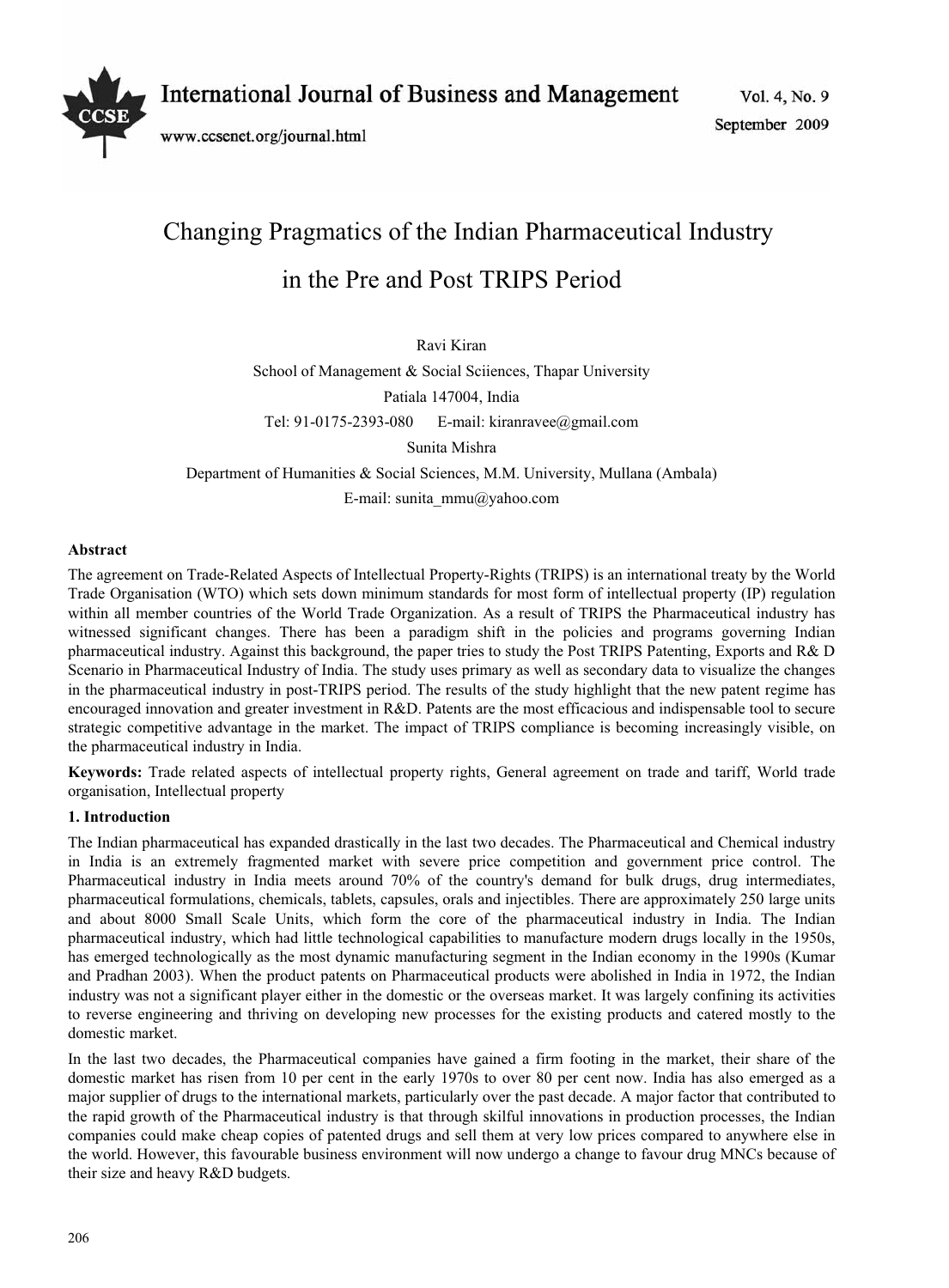Under the new IPR regime, the challenge for Indian small pharmaceutical firms is to remain innovative as they were under the earlier regime. Under the Indian Patent Act 1970, small firms with their resource limitation had relied primarily on outside sources of R&D like products of foreign firms and effectively invested their limited internal R&D fund for reverse engineering and developing cost effective processes. However, the implementation of the World Trade Organization (WTO) agreement on the Trade Related Intellectual Property Regime (TRIPS) had led to a number of radical changes in the Indian IPR regime. Three Amendments in March 1999, June 2002 and April 2005 on the Patent Act 1970 has been carried out to bring Indian patent regime in harmony with the requirements of TRIPS. These new policies have a number of implications for the survival and growth of small pharmaceutical firms today.

This new IPR regime had extended patent protection to products in drugs, food and chemicals sectors, besides increasing the duration of patent term to 20 years. The burden of proof has been reversed in the case of a process patent and patent owner may not produce the product locally. In the above backdrop, the present study examines the impact of TRIPS on small pharmaceutical firms relative to large pharmaceutical firms in terms of the parameters: This involves comparative analysis of R&D, Patents & Exports of small firms vis-à-vis large firms. The study also explores the implications of new policy regime for small pharmaceutical firms. The study uses both primary as well as secondary data.

#### **2. Review of literature**

Sunil (2006) in his working paper undertakes a detailed mapping out of the sectoral system of innovation of India's pharmaceutical industry. He concludes that the TRIPS compliance of the intellectual property right regime has not reduced the innovation capacity of the domestic pharmaceutical industry which has visualized an increase in both research budget and patenting. But at the same time it has not made them work on R&D projects that may lead to the discovery of drugs for neglected diseases of the developing world. He feels that this is an area where public policy support is still required.

Bhaduri (2006) has tried to examine the justification of some of the arguments advanced to implement TRIPS in India. She argues that extending monopoly rights up to 20 years can lead to a situation, where complacency effect of a monopolist, arising out of a secure market, could lead to a decline in R&D expenditure because it will have no incentive to search for more efficient processes of the same product during the patent life. The consumers may, therefore, have to pay higher prices for inefficient processes of the novel drugs under the TRIPS which is in sharp contrast with the stated objectives of the WTO, which propagates to raise global cost efficiency and thereby consumer welfare

In his working paper, Chaudhuri (2007) explores that R&D expenditure has dramatically increased for a segment of the Indian pharmaceutical industry after TRIPS came into effect. It is not only that the amount of R&D expenditure has increased, but there has been a drastic shift in the structure of R&D activities of the Indian companies. Earlier they were primarily engaged with the development of new processes for manufacturing drugs, now they are also involved in R&D for new chemical entities (NCE). Although, the R&D activities have diversified, but the Indian pharmaceutical firms have yet to prove their competence in innovating new products. No NCE has yet been developed.

The study by Zuniga & Combe (2002) focuses on the economic impact of patent protection of pharmaceuticals in the Mexican industry. The researchers have tried to make a brief evaluation of the static and dynamic effects of the introduction of patent protection for pharmaceuticals in Mexico and to compare them to those predicted by economic literature. Although the static effects might have been limited since multinationals already controlled the private market before the reforms, dynamic gains are still far from being felt. Reinforcing patent protection will not automatically change the access and the ways to finance R&D projects. They suggest that other factors besides patent protection must be taken into account before expecting an increased R&D activity in the Mexican pharmaceutical sector

The study by Lanaszka (2003) highlights that WTO rules on IPRs are controversial because of the persistence of the asymmetry in the level of development and research capacities between the developed and developing countries. It is of course true that exploitative business practices are possible only to the extent that monopoly positions are tolerated. Many developing countries, however, lack the necessary financial resources and have not yet developed appropriate competition rules to deal effectively with the challenges presented by TRIPS agreement. The leading industrialized countries must pay attention to the social and economic needs of the developing countries for which a change of attitude is necessary. It should begin with the idea of fairness as one of the principles governing the dialogue between the developed and developing countries. Farness entails sensitivity to the special needs of developing countries and one important dimension of this sensitivity is the recognition of the problems posed by human needs, such as health.

The review of earlier studies highlight that there is an urgent need to carry out research on Indian Pharmaceutical industry in view of the changes taking place in view of globalisation, liberalisation and privatization, especially in view of TRIPS. This study specifically deals with the pharmaceutical industry in the North-Western India colleting data from 100 firms with the following broad objectives to analyse Post TRIPS Scenario in Pharmaceutical industry of India by: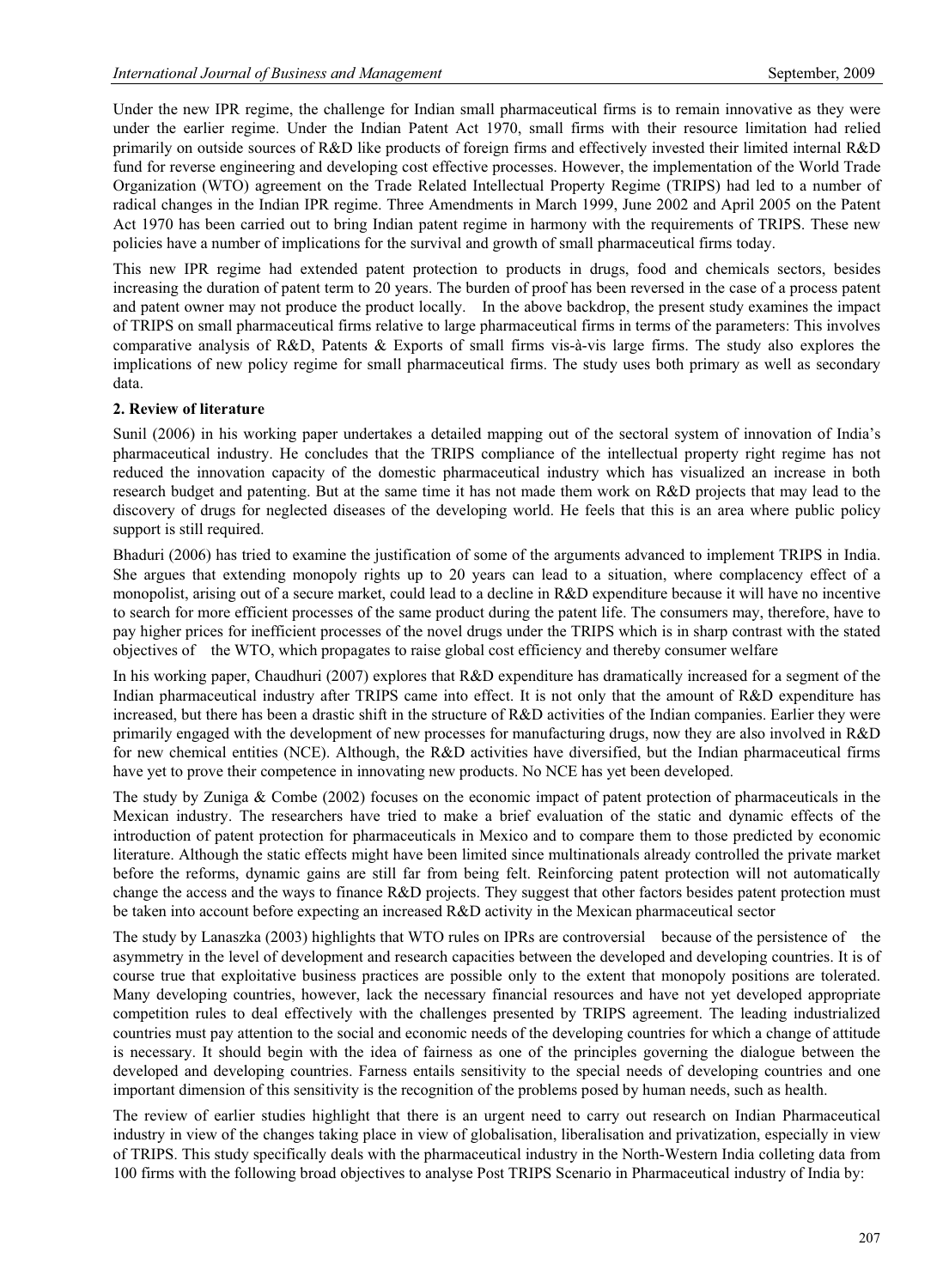- 1) analysing the R&D in Pharmaceutical industry of India in the post TRIPS Period .
- 2) analysing the patenting activity in Pharmaceutical industry of India in the Post TRIPS Period.
- 3) analysing the exports in the post TRIPS Period in Pharmaceutical

# **3. Data Collection and Methodology**

The study used both primary and secondary data for analysis. The sources of secondary data are Indiastat.com, EPO, DST and Govt Reports. For primary data around 180 firms were approached and 110 firms returned the questionnaire. Out of these 100 (55.6%) questionnaires were complete in all respects and have been taken up for analysis. The data has been collected from: Mohali, Dehra Bassi, Lalru in Punjab, Baddi, Kala Aamb in Himachal Pradesh, Ambala in Haryana. From the total of 100 pharmaceutical firms surveyed, 8 were large scale firms, 24 medium scale firms and 68 were small scale firms.

To obtain the primary data, questionnaire method was adopted. Judgment sampling method has been adopted for the selection of the pharmaceutical companies. Table I shows the sampling distribution

# **4. Data Analysis**

All the 100 firms surveyed were producing only formulation. Small pharmaceutical companies produce only formulations as they are not in a position to afford the heavy investment required for the production of bulk drugs. Medium companies generally prefer to produce formulation because profit margin is higher. Large pharmaceutical companies can produce both. However the sample firms in this study covering both the medium  $\&$  the large scale units were producing formulations only. These units were mainly set up in excise free zones like Baddi, Kala Amb etc.

# *4.1 Changing Scenario of Pharmaceutical Industry*

The trends of Pharmaceutical Industry depict that formulations contribute a major share. In 1980-81 the share of Bulk drugs was only 240 crores (16.7%) whereas the share of formulations was 1200 crores (83.33%). Over the years while the share of bulk drugs has increased to 9034 crores, the share of formulations has increased to 31946 crore, formulations still are contributing a major share (78%). The results of the present survey of 100 firms from North -Western India also depicted that all the 100 firms were producing formulations. (Table 2)

Indian Govt. had declared certain areas like Baddi and Kala Amb as excise free zones. Table 3 depicts the relation between size and total sales. 100% of the large scale firms have reported substantial increase in sales in the last 1 year. (Table 3) These firms have maintained the same status in the last five years also. (Table 4) 67% of the medium scale firms have reported substantial increase whereas 33% have reported marginal increase in sales in the last 1 year. However in the last five years, 83% of the firms have reported substantial increase, whereas 17% have reported marginal increase in sales. 44% of the small scale firms have reported substantial increase in sales whereas 53% have reported marginal increase in sales in the last 1 year.

All the large scale firms responded that their share in domestic market is not declining (Table 5). This percentage was 83% in case of medium firms as 17% reported a decline in share in domestic market. In case of small firms 17% felt that their share in domestic market was declining.

All the 8 large scale firms were focusing on exports. 33% of the medium sized firms were focusing on export, whereas the same was not true for Small scale firms. (Table 6)

The large and the medium scale firms agree with the view that they have shifted to better technology. 11.8% of small firms don't accept this view and 23.5% are neutral about it. Overall even in small scale segment the firms who accept this view are higher than those who disagree with it. (Table 7)

*4.2 Firm size and schedule M:* Majority of the companies were not against Schedule M. When asked about whether schedule M was a hasty decision on the part of the govt. 50% of the large scale firms strongly disagree, whereas 50% were neutral about it. From medium size firms 33% strongly disagree, 17% disagree and 33% were neutral. Only 17% agreed that it was a hasty decision on the part of the govt. Even from small size firms, only 18% firms agreed that it was a hasty decision on the part of the govt. 29% strongly disagree with the view, 35% disagree and 18% were neutral. Not even a single firm out of the three categories strongly agreed that Schedule M was a hasty decision on the part of the govt. (Table 8)

*4.3 Firm size & In- House R&D:* In the context of new policy regime, technology and productivity are most important determinants of survival and competitiveness of pharmaceutical firms. Even the small firms are required to urgently upgrade their internal sources of technology like expanding in house R&D activities, employing more skilled labour, providing training to their technical manpower, etc. As far as R&D intensity is concerned, it can be certainly predicted that small pharmaceutical firms considerably lagged behind their large counterparts in undertaking innovative activities. (Table 9)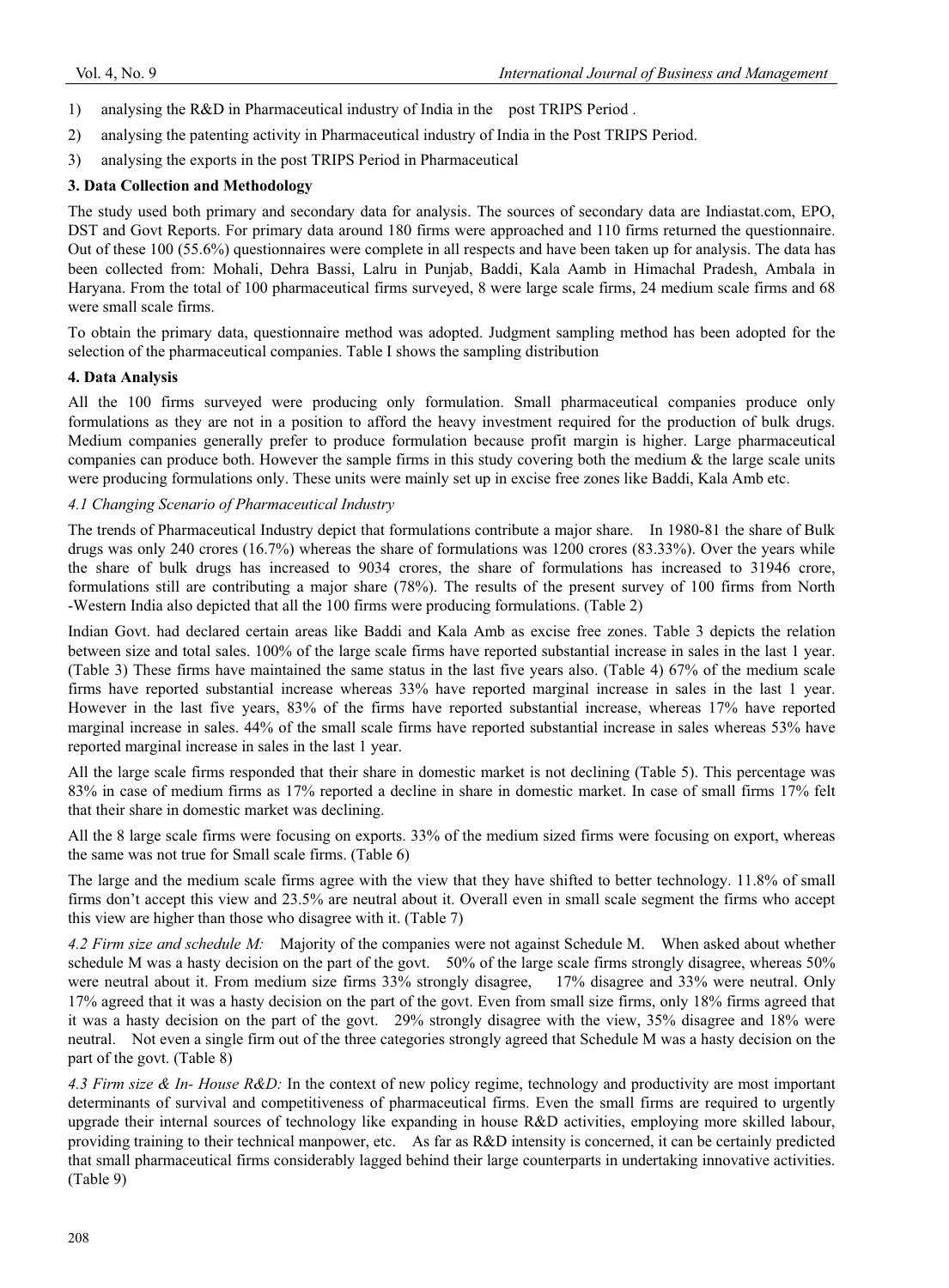All large scale firms agreed that In-house R & D has shown a substantial Increase. 83.3% medium scale responded that In-house R & D has shown a marginal Increase and 16.7% accepted that it has substantially increased. 24 small firms are of the view that In- House R&D has not changed, while 36 are of the view that it has marginally increased while 12 Small firms responded that it has increased substantially. 12 percent of small firms responded that it had marginally decreased. The value of Chi Square is 83.077\*\* (Df: 8) is significant at 1 percent level, which depicts that there is a significant association between firm size and In- House R&D.

The large firms rated their R&D performance as very high or high. Four medium firms rated it as very high, eight firms rated it as high, while 12 firms felt that the performance was low. Only eight out of 68 small firms rated performance as high and very high, while thirty firms were of the view that performance was low or very low. Value of Chi Square is: 45.916\*,df: 8, which again depicts that there is a strong association between firm size and performance of R&D. (Table 10)

There was an overall agreement amongst all the large scale firms that the proportion of turnover spent on R&D in the last few years has substantially increased (Table 11). Out of 24 medium firms twenty were of the view that proportion of turnover spent on R&D in the last few years has marginally increased and four firms accepted that it had substantially increased. The response was not similar for the small scale firms. In fact twelve of the firms responded that it had decreased and there were 24 firms who accepted that it had increased marginally. Chi- Square is 91.325\*\* (df: 8) depicts a relationship between firm size and the proportion of turnover spent on R&D.

# **5. Impact of TRIPS on Indian Pharmaceutical Sector**

Factor analysis was done to study the Impact of TRIPS on Indian Pharmaceutical Sector (Table 12). The results highlight that six factors namely: i) TRIPS, R& D and New Opportunities, ii) Products under DPCO and Performance of R& D iii) Product Category, Nature of order & Threats, iv) Changes in Tech. and Tech Personnel Employed, v) Changes in Total Sales and exports and vi) Preparedness for TRIPS extracted together account for 76.39 percent of variation.

Factor I viz. TRIPS, R& D and New Opportunities consists of: i.) In-house R&D activities with loading of .804, ii.) Proportion of turnover spend on R&D in the last few years (.663), iii) Cost of production as a result of signing of TRIPS (.690), iv.) Impact of TRIPS on various issues related to Indian pharmaceutical industry (.777) and v) New Opportunities created due to TRIPS (.779).

Two components in this factor are important namely: i.) In-house R&D activities and ii.) Cost of production as a result of signing of TRIPS. Both these components had mean  $3.72 \& 3.76$  which is higher than factor mean of 2.93. It shows that though the cost of production has increased as a result of signing TRIPS, but at the same time In-house R&D activities has also increased.

Second factor viz. Products under DPCO and Performance of R& D had a Eigen value of 2.561 with a variance of 15.067%. Two components of this factor are: i.) Impact on the no. of products of the firm covered under Drugs Price Control Order [DPCO](.891) and ii.) Performance of R&D activities (.794). Based on mean score the factor Impact on the no. of products of the firm covered under Drugs Price Control Order [DPCO] had a mean score of 3.36 which was higher than mean score of both the factors  $(3.30)$ .

Third factor that emerged from the factor analysis is Product Category, Nature of order & Threats with Eigen value of 2.085. This explained 12.263% of variance. The components of this factor are: i.) Impact on no. of products introduced by the firm (.926), ii.) Threats due to TRIPS in the form of big competition from foreign companies (.857) and iii.) Bulk orders from big companies in the last 10 years (.550). Two components viz. Impact on no. of products introduced by the firm in the last 10 years having a mean score of 4.20 and Threats due to TRIPS in form of big competitions from foreign companies having a mean score of .3.30 are important. Both these components had higher mean than factor mean of 3.12. It shows that inspite of the threats due to TRIPS in form of severe competitions from foreign companies, number of products introduced by the firm in the last 10 years has increased.

Fourth factor namely Changes in Tech. and Tech Personnel Employed had Eigen value of 1.653 and this factor explained 9.722 % of variance. Two components of this factor are: i.)Shift to better technology due to TRIPS (.857) and ii.) Total technical persons employed (.618). Out of these two components, Shift to better technology due to TRIPS is more important, as it has factor loading of .867. and mean score of 3.96 which is higher than the factor mean 3.60. This is quite obvious as majority of the respondents gave a positive reply to this question.

Fifth factor viz. Changes in Total Sales and exports had an Eigen value of 1.324. This factor explained 7.789% of variance. This factor has two variables: i.) Sales in last few years (.861) and ii.) Exports in last few years (582). Out of these two factors Sales in last few years with a mean score of 4.30 has been higher than the mean score of this factor (4.13). It shows that as a result of signing TRIPS, sales in the last few years have been definitely increased.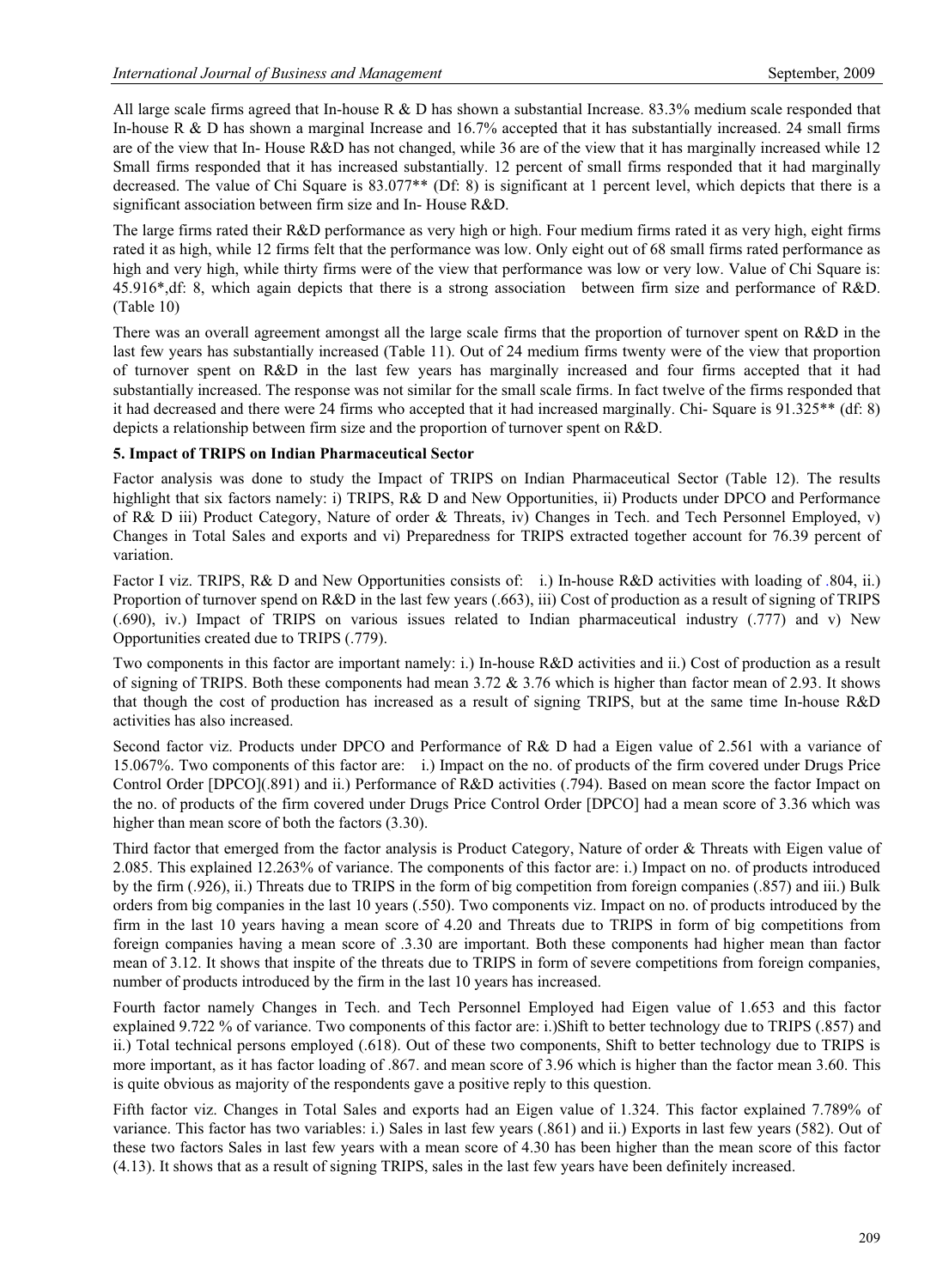The last factor that emerged from factor analysis has been Preparedness for TRIPS. This factor had an Eigen value of 1.009 and explained 5.936 % of variation. This factor covered two variables, namely, i.) Status of Patents (.788) and ii.) Face challenges posed by TRIPS (.781).

Status of Patents had a relatively higher mean score (4.14) than the factor mean which is 3.95.It might be due to the reason that the patents of all large & medium firms have registered an increase in post Trips period.

The Overall Mean of all Factors is 3.37. Three important factors on the basis of ranking on mean score include: i) Changes in Total Sales and exports ii) Preparedness for TRIPS, and iii) Changes in Tech. and Tech Personnel Employed. The results of factor analysis highlight that patenting, sales and switch to new technology have higher impact on the Pharmaceutical industry of India.

#### *5.1 Some Leading Pharmaceutical Firms*

The study will be incomplete without focusing upon the few Leading Pharmaceutical Firms to see how they are performing in the post TRIPS period. (Table 13)

#### *5.2 Glimpse of the World wide Patent Filing by leading Pharmaceutical Firms*

For patent filing the three top firms have shown a marked variation. Ranbaxy has preferred to file patents in EPO. The firm had applied for 73 patents during 2005, 72 being filled in EPO. Dr. Reddy's has preferred to file patents in US has been the major area of interest with the firm having made patent 31 applications during 2005. Cipla has applied for patents in countries other than in the US or EPO member states. The overall rate of Growth of patent filing has been 1.86 per annum in the period 1999 to 2006. Since 2001 there has been a rapid rise in patent filing by leading Pharmaceutical Firms. (Table 14)

The industry's exports were worth 122 crores in 1981-82 and increased to 24942 crores in 2006-07 increasing at an annual growth rate of 9.02 percent. The growth rate was 4.90 in Pre-TRIPs period and 5.03 percent in Post-TRIPS period. (Table 15)

Expenditure on R & D by the Indian pharmaceutical companies is around 1.9% of the industry's turnover. This is very low when compared to the investment on R & D by foreign research-based Pharmaceutical companies. They spend 10-16% of the turnover on R & D. However, now that India has entered into the Patent protection area, many companies are spending relatively more on R & D.

With the reintroduction of product patents, leading Indian pharmaceutical are placing greater focus on R&D and the discovery of new chemical entities. Traditionally, the vast majority of India's pharmaceutical R&D spending was concentrated on reverse engineering and the adaptation of patented foreign drugs to the Indian market. Most of the industry's funding went to research rather than to new drug discovery and development. After 2005, India's leading drug companies recognized that they could not survive as global players without significant R&D capabilities. R& D Expenses have increased at a higher rate in the Post- TRIPs period growing at a rate of 5.07 against 3.88 in period I. Overall rate of growth of R& D has been 6.05 in the period 1981-82- 2006-07.

Patenting scenario of the Pharmaceutical industry also depicts a change in the patenting culture with the patents in drugs and Pharmaceutical Industry Growing at higher a rate (6.06%) as against the 5.57 % growth of total patents granted. Not only patent filing is increasing, patent granted is also growing. Patents Granted to Drugs & Pharmaceuticals as a percentage of Total Patents Granted varied between 7.828 to 22.63%. (Table 16)

#### **6. Conclusion**

The broad objectives of the study are to analyse Post TRIPS Scenario in Pharmaceutical industry of India by analysing the patenting activity, R&D and Exports in Pharmaceutical industry of India in the Post TRIPS Period. The results reveal an increase in sales, exports, Patents and R& D in the Post TRIPs period. Patent filing as well as patents granted has shown an increase. Patents in Drugs and pharmaceuticals have grown at a faster rate as compared to total patents granted. Patent filing by leading Pharmaceutical companies has also improved. US and EPO are the preferred destinations for patent filing.

Size wise analysis depicted that all the large scale firms, majority of medium and small scale firms reported a substantial increase in sales in the last year. The results of Chi Square depict a significant association between firm size and In- House R&D, i.e., as the size of the firm increases, its In- House R&D activities also increase. At the same time results of Chi Square again depict that there is a strong association between firm size and performance of R&D,

i. e., as the firm size increases, the performance of R&D also improves. All firms small as well as large agree that R& D activity in the post-TRIPS period has increased.

The pharmaceutical industry in India had been subjected to rigorous price controls since 1970 through the adoption of the Drugs Price Control Order or DPCO. The DPCO was aimed at fulfilling the objective to ensure that availability of drugs at reasonable prices in India and to ensure incentives for domestic producers to produce new formulations. In the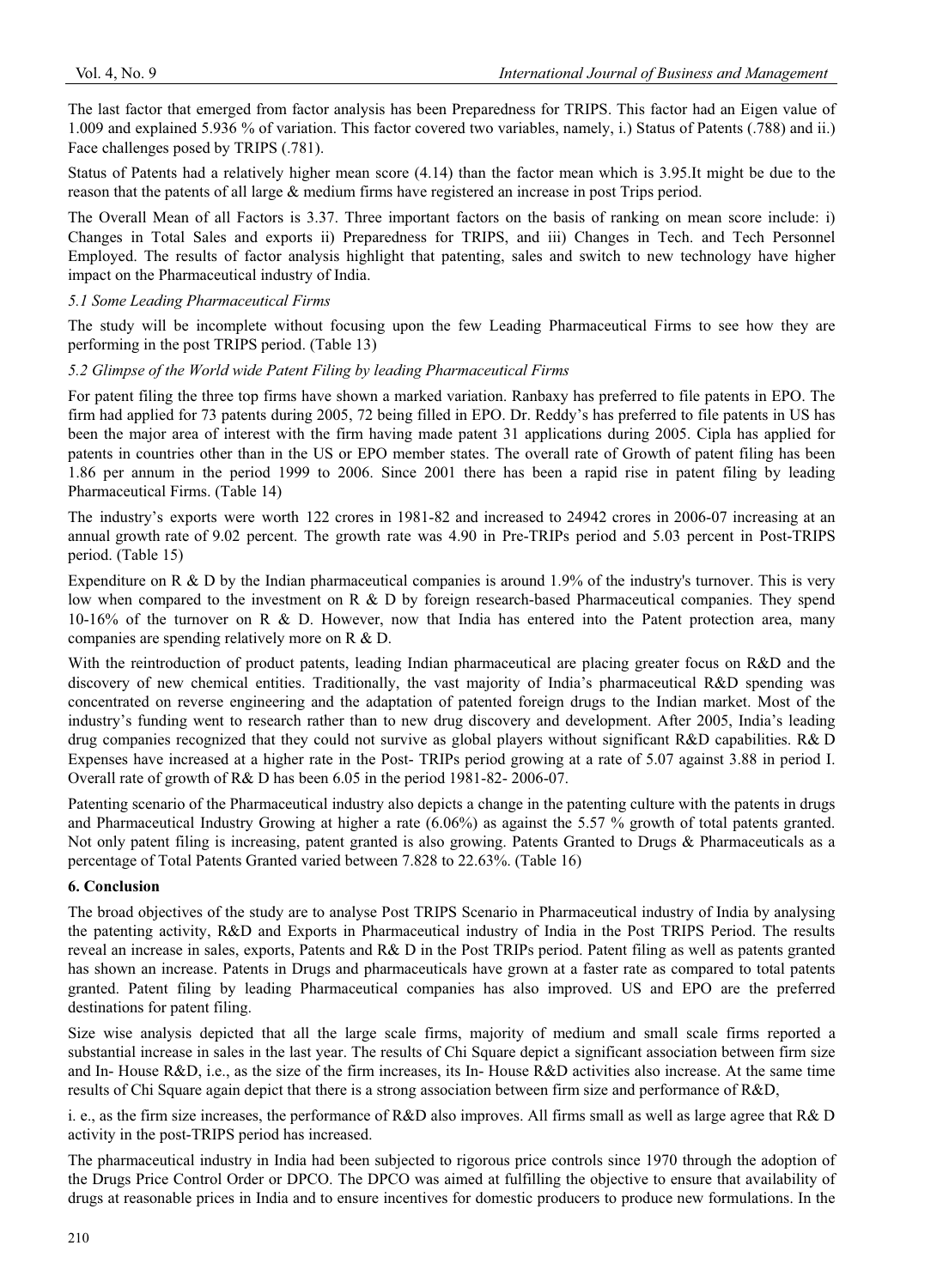1980s, the focus of the Drug Policy adopted by the Government has been more on providing market-based incentives to the Indian pharmaceutical industry. The analysis depicts that Indian pharmaceutical companies are still focusing more on Formulations and less of bulk drugs.

Factor analysis of Impact of TRIPS on Indian Pharmaceutical Sector revealed that Six factors namely: i) TRIPS, R& D and New Opportunities, ii) Products under DPCO and Performance of R& D iii) Product Category, Nature of order & Threats, iv) Changes in Tech. and Tech Personnel Employed, v) Changes in Total Sales and exports and vi) Preparedness for TRIPS extracted together account for 76.39 percent of variation.

The Overall Mean of all Factors is 3.37. Three important factors on the basis of ranking on mean score include: i) Changes in Total Sales and exports ii) Preparedness for TRIPS, and iii) Changes in Tech. and Tech Personnel Employed. The results of factor analysis underscore the fact that sales, patenting and switch to new technology had higher impact on the Pharmaceutical industry of India. These three factors had a mean score of 4.13, 3.95 and 3.60 which is higher than overall factor mean of 3.37.

The results revealed a tendency to shift to excise free zones. Sales, Exports, R&D and Patenting have increased in the Post-TRIPS period. The large and the medium scale firms accepted of having shifted to better technology. So the Pharmaceutical Industry of India is changing itself to suit the global Scenario.

#### **7. Limitations of the Study**

This study is mainly based on the primary data collected through questionnaire from various pharmaceutical companies situated in Northwest region. The researcher has collected the primary data by mailing one/ two questionnaires followed by repeated reminders and also by visiting the concerned pharmaceutical companies. Still the response rate was not very high. In several cases, the exact meaning of the questions (or) may be its impact were not understood by the respondents and they were left unanswered. In large scale companies the executives of the sample pharmaceutical companies responding the questionnaire were not in a position to reply on all the three parameters, i.e., patents, export & R&D.

#### **8. Future Scope**

The study should focus more on firm level analysis finding the linkages between Technology, Exports, R& D and Patenting. The study for Primary data covers the North West Region only. It should be extended to cover entire India.

#### **References**

Abrol, D. (2004). Knowledge Diffusion under the Emerging Post TRIPS Indian Pharmaceutical Scenario. Paper presented at the DRUID Summer Conference 2004 on Industrial Dynamics, Innovation and Development Elsinore, Denmark. [Online] Available: http://www2.druid.dk/conferences/viewpaper.php?id=2460&cf=16 (retrieved From June 14-16)

Bhaduri, S. (2006). Trips in India: Reasons and Rhetorics' Vidyasagar University. *Journal of Commerce*, current issue, Vol. 11, pp. 28-38.

Chadha, A. (2005). TRIPS and Patenting Activity: Evidence from the Indian Pharmaceutical Industry. National University of Singapore, Department of Economics, working paper no 0512 [Online] Available: http://nt2.fas.nus.sg/ecs/pub/wp/wp0512.pdf

Chaudhuri, S. (2007). Is Product Patent Protection Necessary in Developing Countries for Innovation? R&D by Indian Pharmaceutical Companies after TRIPS' Working Paper Series WPS No. 614. [Online] Available:http://www.iimcal.ac.in/res/upd/Sudip%20Wp%20614.pdf (Retrieved From September 2007)

Chaudhuri, S. (2002). TRIPS Agreement and Amendment of Patents Act in Indian. *Economic and Political Weekly*, Vol. 37, No. 32, pp. 3354-3360.

FICCI Report. (2005). Competitiveness of the Indian Pharmaceutical Industry in the New Product Patent Regime. *FICCI Report for National Manufacturing Competitive Council*.

Glasgow, L.J. (2001). Stretching the limits of intellectual property rights: has the pharmaceutical industry gone too far? *IDEA - The Journal of Law and Technology*, Vol. 41, No. 2, pp. 227-268.

Gupta .V.K. (2000). Trends in post WTO patenting by India in USA ' Current science. Vol. 78, No. 8, pp. 955-966.

Kiran, R. (2004). Changing Patent Scenario in India. Business Perspectives- Special 1ssue on IPR, Vol., No. 1. Jan-Jun, pp. 33-42.

Lalitha, N. (2002). Indian Pharmaceutical Industry in WTO Regime: A SWOT Analysis. Economic and Political Weekly, Vol. 37, No. 34, pp. 3542-3555.

Lalitha N. (2002). Drug Policy 2002: Prescriptions for symptoms. *Economic and Political Weekly*, Vol.37, No.30, pp. 3102-3104.

Lall S.and Albaladejo M. (2002). Indicators of the Relative Importance of IPRs in Developing Countries' QEH Working Paper Series – QEHWPS8.oxford. [Online] Available: http://www3.qeh.ox.ac.uk/pdf/qehwp/qehwps85.pdf

Lanaszka, A. (2003). The Global Politics of Intellectual Property Rights and Pharmaceutical Drug Policies in Developing Countries. *International Political Science Review*, Vol. 24, No. 2, pp.181–197.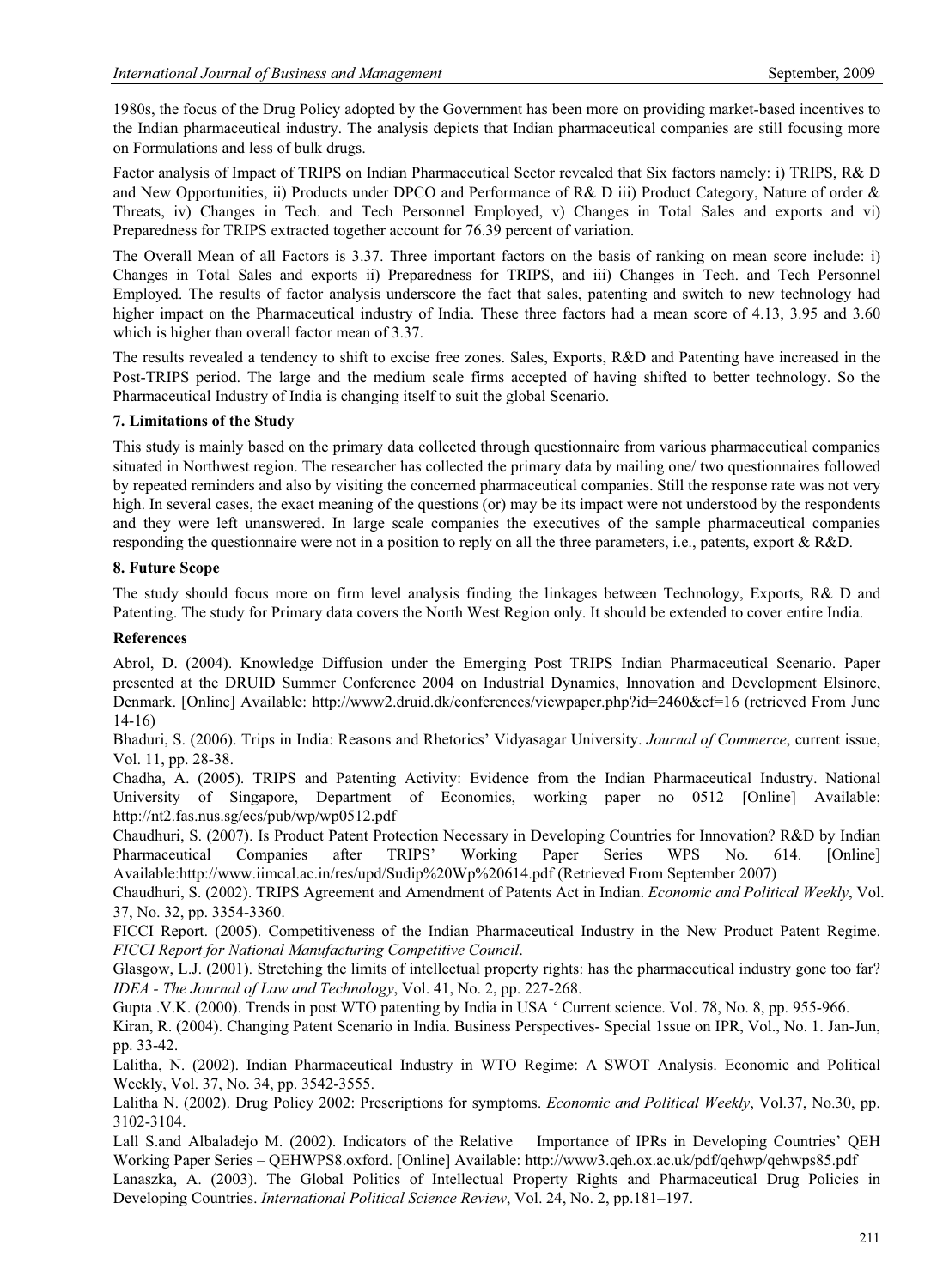Lanjouw, J. (1998). The Introduction of Pharmaceutical Product Patent in India: Heartless Exploitation of the Poor and Suffering? *NBER Working Paper*, No. 6366. [Online] Available: http://www.nber.org/papers/w6366

Mani, S. (2006). The Sectoral System of Innovation in Indian Pharmaceutical Industry. Working Paper, 382. [Online] Available: http://cds.edu/download\_files/wp382.pdf.

Pradhan, J. P. (2003). Liberalization, Farm size and R& D Performance: A Firm Level Study of Indian Pharmaceutical Industry, RIS –DP 40/2003.

Pradhan, J.P. (2004). Strengthening Intellectual Property Rights Globally: Impact on Indian Pharmaceutical Exports', J.N.U., New Delhi. 2004. [Online] Available: http://www.ris.org.in/dp40\_pap.pdf

Pradhan,J.P. (2007). New Policy Regime and Small Pharmaceutical Firms In India. ISID *Working Paper*, No. 2007/02 [Online] Available: http://isidev.nic.in/pdf/wp0702.pdf

Raju,K.D. (2004). WTO-TRIPS Obligations and Patent Amendments in India: A Critical Stocktaking. *Journal of Intellectual Property Rights*, Vol. 9, No. 3, pp. 226-241.

Ramanna, A. (2002). Policy Implications of India's Patent Reforms: Patent applications in the post-1995 era. *Economic and Political weekly*, Vol.37, No.3, pp. 2065-2075.

Sampath,G. (2005). Economic Aspects of Access to Medicines After 2005: Product patent Protection and Emerging Firm Strategies in the Indian Pharmaceutical Industry. Intech Publications. [Online] Available: http://www.whoint/entity/intellectual Property/Studies / Padmashree Sampath Final. Pdf

Sampath , G. (2006). India's Product Patent Protection Regime: Less or More of 'Pills for The Poor?' Working paper Series, #2006-019. [Online] Available: http://www.merit.unu.edu/publications/wppdf/2006/wp2006- 019.pdf

Tancer, R. (1999). Investing in the Indian pharmaceutical industry. *The American Graduate school of International Management*, 1999, Thunderbird. [Online] Available:http://www.thunderbird.edu/pclf/ case series/a03990015.PAF

Zuniga, Z.P. & Combe, E. (2002). Introducing product patent in pharmaceutical sector: A first evaluation of the Mexican Case Region et Development, Vol.0, No. 16, pp. 191-221.

| S. No | <b>Place of Pharmaceutical Companies</b> | No. of units |
|-------|------------------------------------------|--------------|
|       | Mohali                                   |              |
| 2.    | Dehra Bassi                              | h            |
| 3.    | Lalru                                    | h            |
| 4.    | Baddi                                    | 27           |
| 5.    | Kala Amb                                 | 30           |
| 6.    | Ambala                                   | 25           |
|       | Total                                    | 100          |

Table 1. Pharmaceutical Companies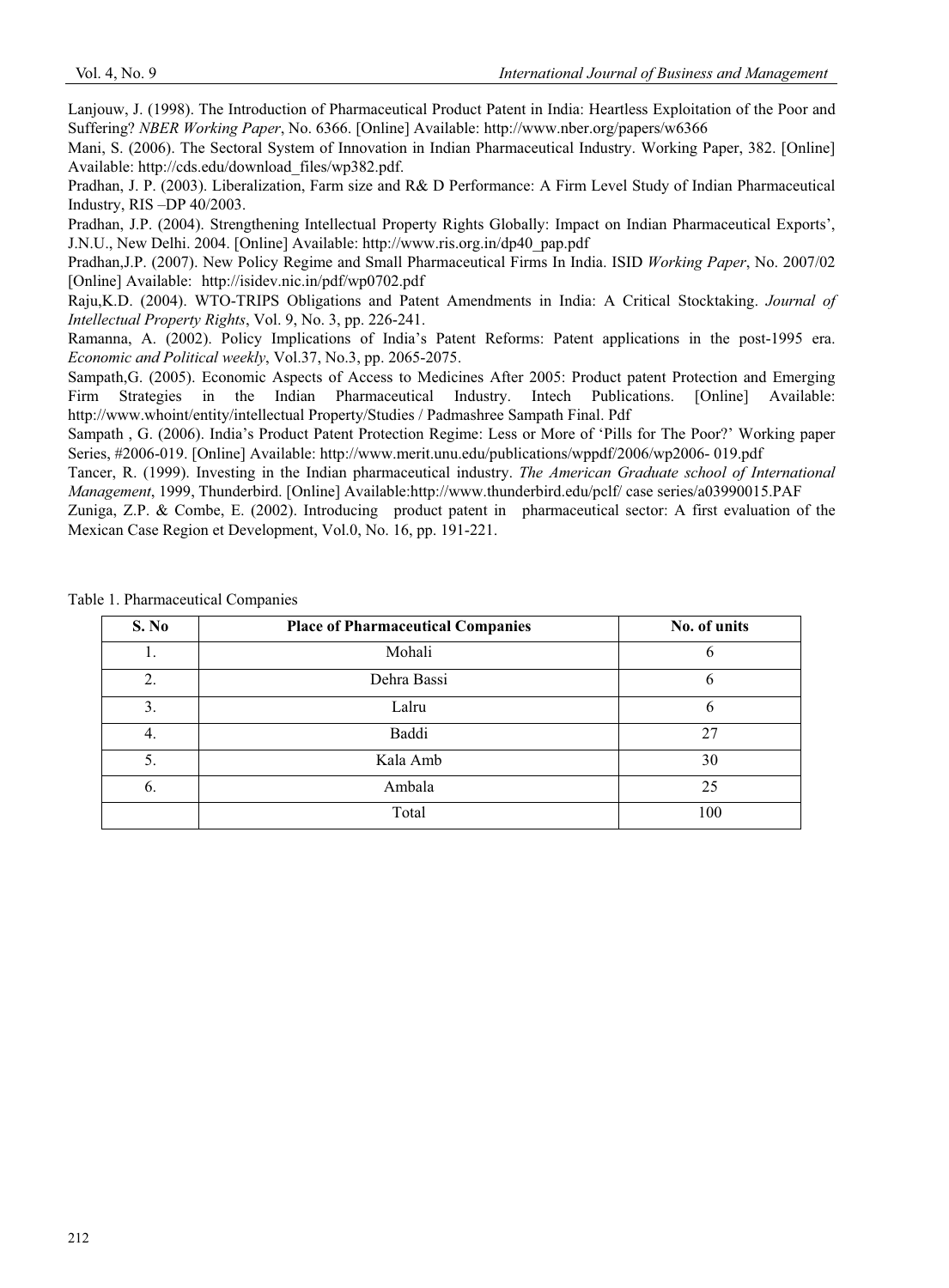$\overline{\mathsf{I}}$ 

| Year      | <b>Bulk Drugs</b> | Formulations | Total | <b>%age</b> share of<br>bulk drugs | $%$ share of<br>formulations |
|-----------|-------------------|--------------|-------|------------------------------------|------------------------------|
| 1980-81   | 240               | 1200         | 1440  | 16.7                               | 83.33                        |
| 1981-82   | 289               | 1434         | 1723  | 16.8                               | 83.23                        |
| 1982-83   | 345               | 1660         | 2005  | 17.2                               | 82.79                        |
| 1983-84   | 355               | 1760         | 2115  | 16.8                               | 83.22                        |
| 1984-85   | 377               | 1827         | 2204  | 17.1                               | 82.89                        |
| 1985-86   | 416               | 1945         | 2361  | 17.6                               | 82.38                        |
| 1986-87   | 458               | 2140         | 2598  | 17.6                               | 82.37                        |
| 1987-88   | 480               | 2350         | 2830  | 17                                 | 83.04                        |
| 1988-89   | 550               | 3150         | 3700  | 14.9                               | 85.14                        |
| 1989-90   | 640               | 3420         | 4060  | 15.8                               | 84.24                        |
| 1990-91   | 730               | 3840         | 4570  | 16                                 | 84.03                        |
| 1991-92   | 900               | 4800         | 5700  | 15.8                               | 84.21                        |
| 1992-93   | 1150              | 6000         | 7150  | 16.1                               | 83.92                        |
| 1993-94   | 1320              | 6900         | 8220  | 16.1                               | 83.94                        |
| 1994-95   | 1518              | 7935         | 9453  | 16.1                               | 83.94                        |
| 1995-96   | 1922              | 9125         | 11047 | 17.4                               | 82.60                        |
| 1996-97   | 2186              | 10494        | 12680 | 17.2                               | 82.76                        |
| 1997-98   | 2623              | 12068        | 14691 | 17.9                               | 82.15                        |
| 1998-99   | 3148              | 13878        | 17026 | 18.5                               | 81.51                        |
| 1999-2000 | 3777              | 15960        | 19737 | 19.1                               | 80.86                        |
| 2000-01   | 4533              | 18354        | 22887 | 19.81                              | 80.19                        |
| 2001-02   | 5439              | 21104        | 26543 | 20.49                              | 79.51                        |
| 2002-03   | 6529              | 24185        | 30714 | 21.26                              | 78.74                        |
| 2003-04   | 7729              | 27692        | 35421 | 21.82                              | 78.18                        |
| 2004-05   | 9034              | 31946        | 40980 | 22.04                              | 77.96                        |

Table 2. Production (Rs Crores) (1965-66 to 2004-2005)

Source: Indiastat.com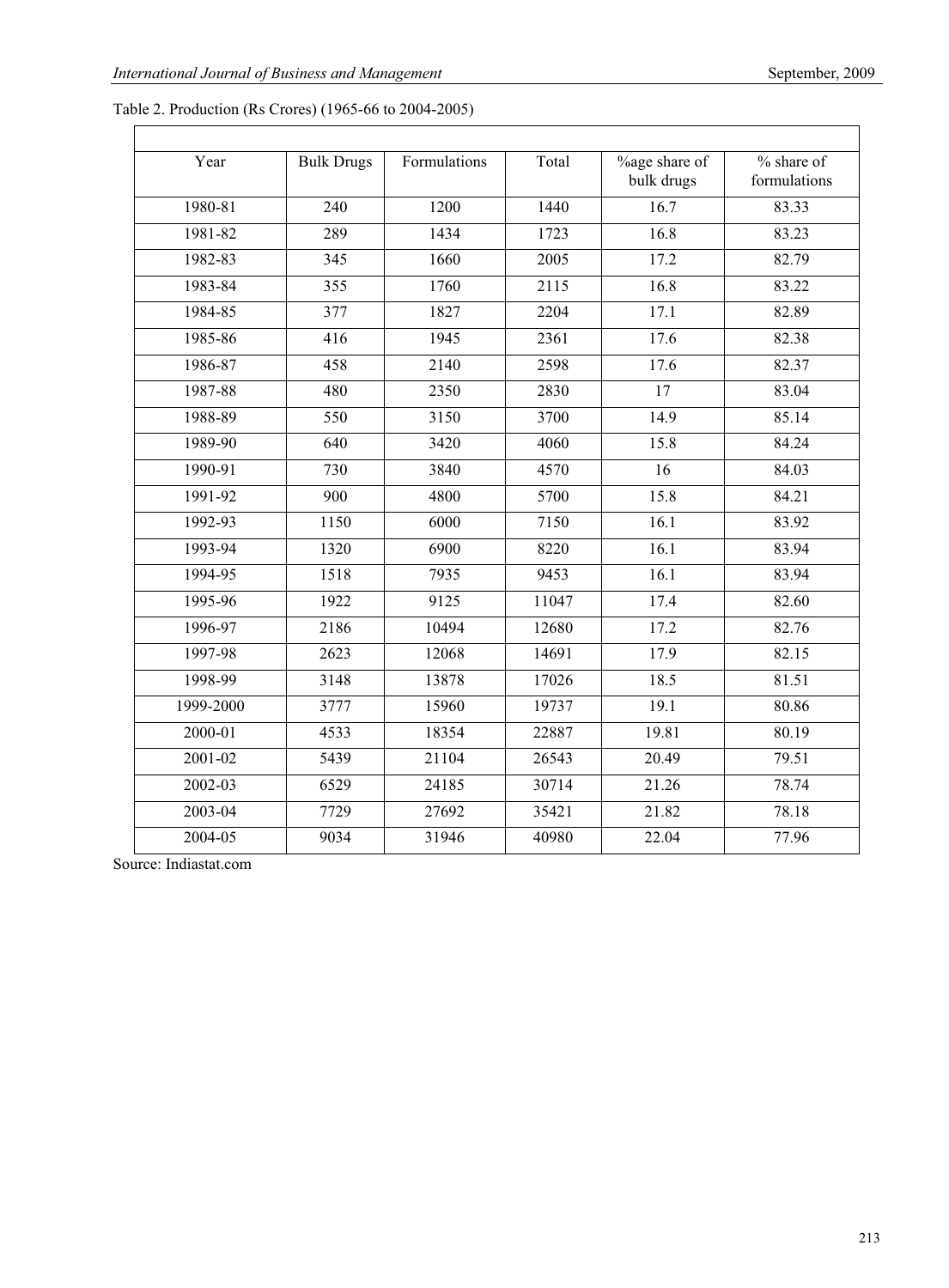| <b>Firm Size</b> | <b>Substantially</b><br><b>Decreased</b> | <b>Marginally</b><br><b>Decreased</b> | Remained<br><b>Same</b> | <b>Marginally</b><br><b>Increased</b> | Substantially<br><b>Increased</b> | <b>Total</b> |
|------------------|------------------------------------------|---------------------------------------|-------------------------|---------------------------------------|-----------------------------------|--------------|
| Large            | 0                                        | $\theta$                              | $\theta$                | $\theta$                              | 8                                 | 8            |
|                  | $0.0\%$                                  | $0.0\%$                               | $0.0\%$                 | $0.0\%$                               | $100.0\%$                         | 100.0%       |
| Medium           | $\Omega$                                 | $\Omega$                              | $\Omega$                | 8                                     | 16                                | 24           |
|                  | $0.0\%$                                  | $0.0\%$                               | $0.0\%$                 | 33.330%                               | 66.67%                            | 100.0%       |
| Small            | $\theta$                                 | $\theta$                              | 2                       | 36                                    | 30                                | 68           |
|                  | $0.0\%$                                  | $0.0\%$                               | $2.9\%$                 | 52.9%                                 | 44.1%                             | 100.0%       |
| Total            | $\theta$                                 | $\Omega$                              | 2                       | 44                                    | 54                                | 100          |
|                  | $0.0\%$                                  | $0.0\%$                               | $2.0\%$                 | 44.0%                                 | 54.0%                             | 100.0%       |

## Table 3. Sales in the last 1 year

# Table 4. Sales in the last 5 year

| Firm size | Sales in the last 5 years         |                                       |                                |                                       |                                   |           |  |  |  |
|-----------|-----------------------------------|---------------------------------------|--------------------------------|---------------------------------------|-----------------------------------|-----------|--|--|--|
|           | Substantially<br><b>Decreased</b> | <b>Marginally</b><br><b>Decreased</b> | <b>Remained</b><br><b>Same</b> | <b>Marginally</b><br><b>Increased</b> | Substantially<br><b>Increased</b> | Total     |  |  |  |
| Large     | $\overline{0}$                    | $\mathbf{0}$                          | $\mathbf{0}$                   | $\mathbf{0}$                          | 8                                 | 8         |  |  |  |
|           | $0.0\%$                           | $0.0\%$                               | $0.0\%$                        | $0.0\%$                               | 100.0%                            | 100.0%    |  |  |  |
| Medium    | $\theta$                          | $\mathbf{0}$                          | $\theta$                       | 4                                     | 20                                | 24        |  |  |  |
|           | $0.0\%$                           | $0.0\%$                               | $0.0\%$                        | 16.67%                                | 83.83%                            | 100.0%    |  |  |  |
| Small     | 6                                 | $\boldsymbol{0}$                      | 6                              | 24                                    | 32                                | 68        |  |  |  |
|           | 8.82%                             | $0.0\%$                               | 8.820%                         | 35.29%                                | 47.06%                            | $100.0\%$ |  |  |  |
| Total     | 6                                 | $\boldsymbol{0}$                      | 6                              | 28                                    | 60                                | 100       |  |  |  |
|           | $6.0\%$                           | $0.0\%$                               | $6.0\%$                        | 28.0%                                 | $60.0\%$                          | 100.0%    |  |  |  |

Table 5. Firm Size and share in domestic market

| Firm size     | Is the share in domestic market declining? |        |        |  |  |
|---------------|--------------------------------------------|--------|--------|--|--|
|               | Yes                                        | No     | Total  |  |  |
| Large         | $\theta$                                   | 8      | 8      |  |  |
|               | $0\%$                                      | 100.0% | 100.0% |  |  |
| <b>Medium</b> | 4                                          | 20     | 24     |  |  |
|               | 16.7%                                      | 83.3%  | 100.0% |  |  |
| <b>Small</b>  | 12                                         | 56     | 68     |  |  |
|               | 17.6%                                      | 82.4%  | 100.0% |  |  |
| <b>Total</b>  | 16                                         | 84     | 100    |  |  |
|               | 16.0%                                      | 84.0%  | 100.0% |  |  |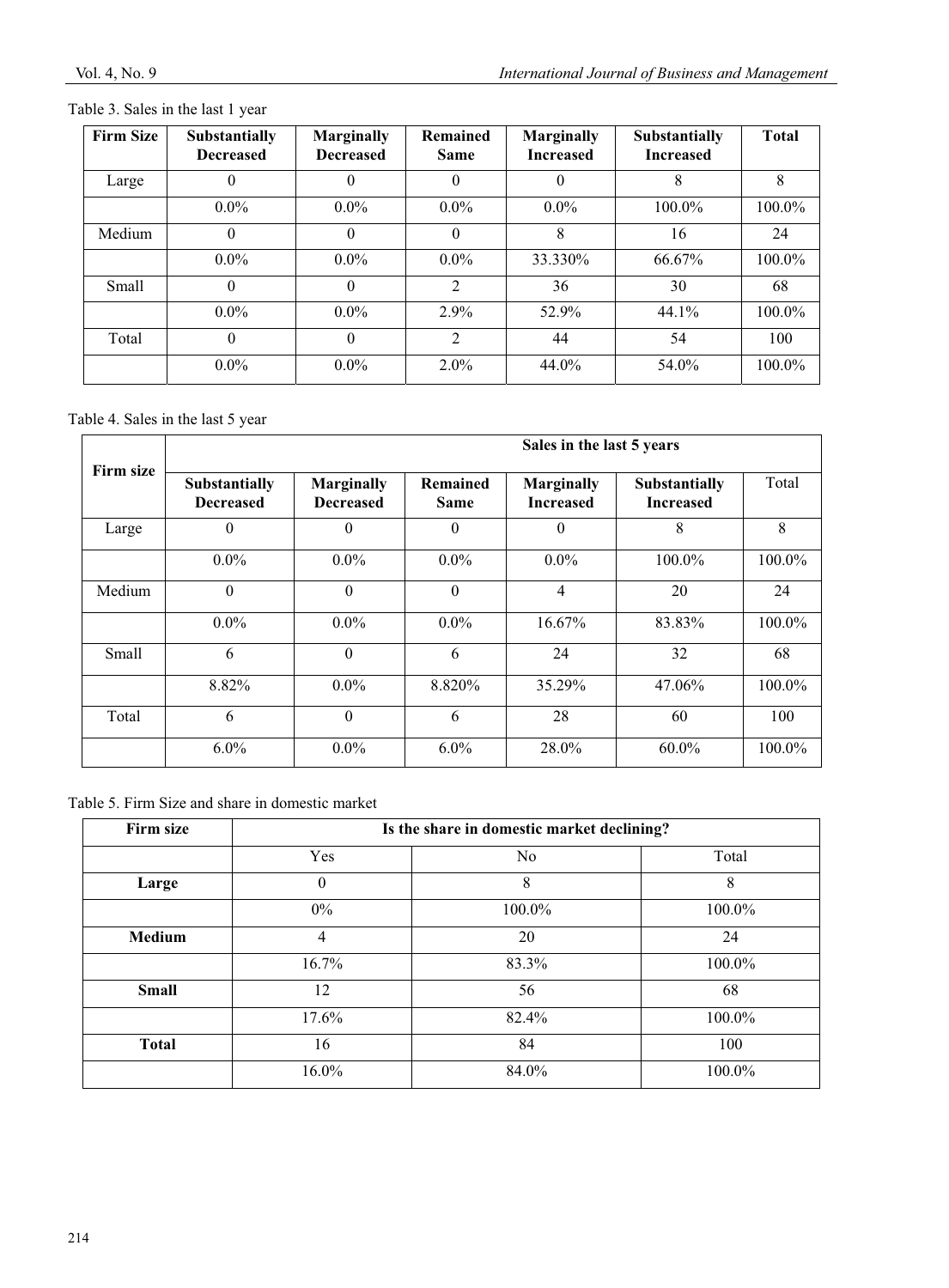| Firm size    | <b>Focus on Exports</b> |              |       |  |  |
|--------------|-------------------------|--------------|-------|--|--|
|              | Yes                     | No           | Total |  |  |
| Large        | $8(100.0\%)$            |              |       |  |  |
| Medium       | $8(33.3\%)$             | $16(66.7\%)$ | 24    |  |  |
| <b>Small</b> | U                       | 68 (100%)    | 68    |  |  |
| <b>Total</b> | 16                      | 84           | 100   |  |  |

# Table 6. Firm Size and Focus on Exports

Table 7. Shift to better technology

| <b>Firm Size</b> | <b>Strongly</b><br><b>Disagree</b> | <b>Disagree</b> | <b>Neutral</b> | Agree | <b>Strongly</b><br>Agree | <b>Total</b> |
|------------------|------------------------------------|-----------------|----------------|-------|--------------------------|--------------|
| Large            | $\blacksquare$                     | $\theta$        | $\theta$       | 4     | 4                        | 8            |
|                  |                                    | 0%              | $0\%$          | 50.0% | 50.0%                    | 100.0%       |
| <b>Medium</b>    | $\overline{\phantom{a}}$           | $\theta$        | $\theta$       | 20    | 4                        | 24           |
|                  |                                    | $0\%$           | $0\%$          | 83.3% | 16.7%                    | 100.0%       |
| <b>Small</b>     | $\blacksquare$                     | 8               | 16             | 24    | 20                       | 68           |
|                  |                                    | 11.8%           | 23.5%          | 35.3% | 29.4%                    | 100.0%       |
| <b>Total</b>     | -                                  | 8               | 16             | 48    | 28                       | 100          |

Table 8. Firm size and schedule M

|           |                      | Firm size and schedule M |                |                |                   |        |  |  |
|-----------|----------------------|--------------------------|----------------|----------------|-------------------|--------|--|--|
| Firm size |                      |                          |                |                |                   |        |  |  |
|           | Strongly<br>Disagree | Disagree                 | Neutral        | Agree          | Strongly<br>Agree | Total  |  |  |
| Large     | 4                    | $\theta$                 | $\overline{4}$ | $\theta$       | $\theta$          | 8      |  |  |
|           | 50.0%                | $.0\%$                   | 50.0%          | $.0\%$         | $.0\%$            | 100.0% |  |  |
| Medium    | 8                    | $\overline{4}$           | 8              | $\overline{4}$ | $\boldsymbol{0}$  | 24     |  |  |
|           | 33.3%                | 16.7%                    | 33.3%          | 16.7%          | $.0\%$            | 100.0% |  |  |
| Small     | 20                   | 24                       | 12             | 12             | $\boldsymbol{0}$  | 68     |  |  |
|           | 29.4%                | 35.3%                    | $17.6\%$       | 17.6%          | $.0\%$            | 100.0% |  |  |
| Total     | 32                   | 28                       | 24             | 16             | $\theta$          | 100    |  |  |
|           | 32.0%                | 28.0%                    | 24.0%          | 16.0%          | $.0\%$            | 100.0% |  |  |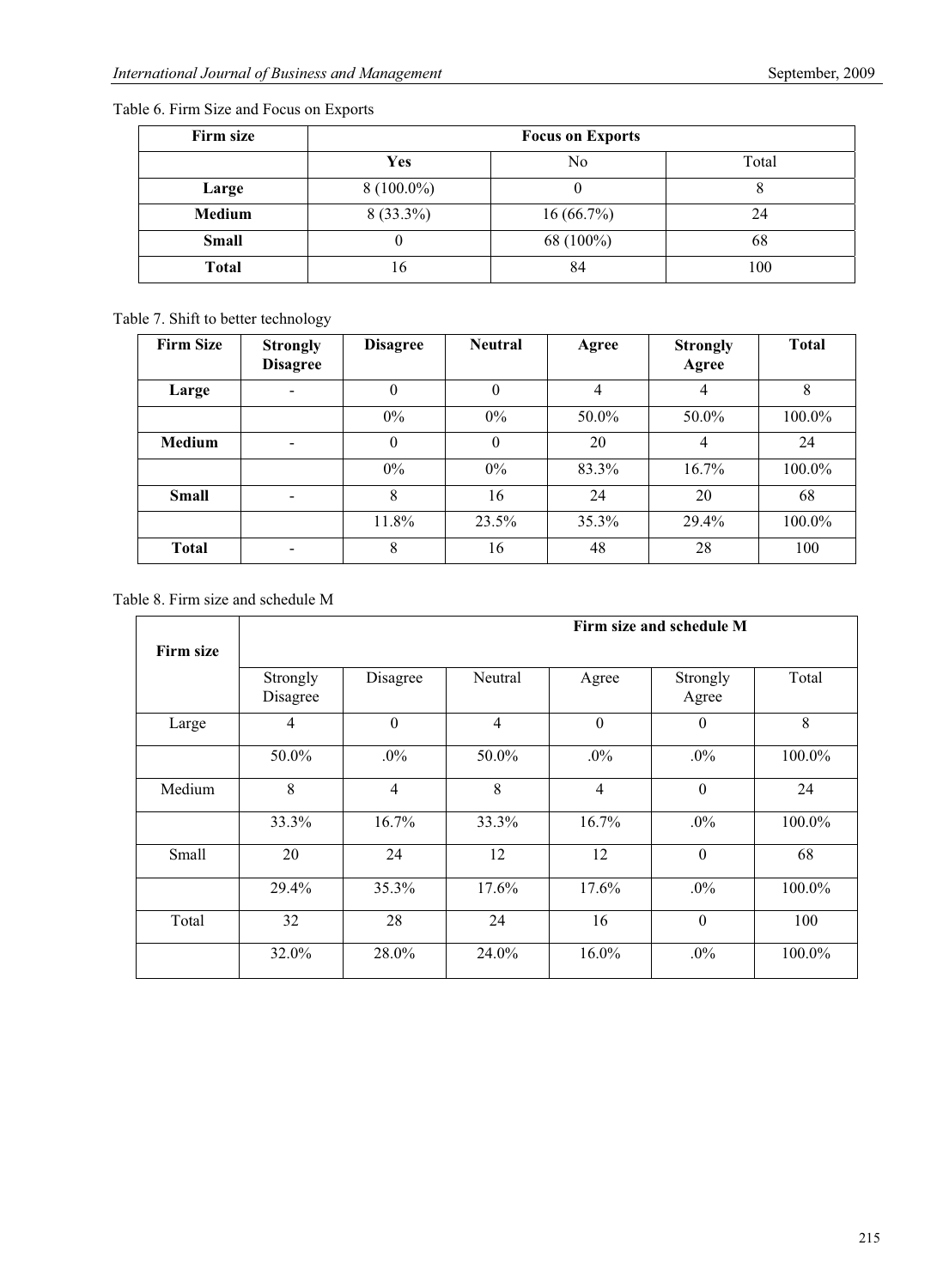| <b>Firm Size</b> | Substantially<br><b>Decreased</b> | <b>Marginally</b><br><b>Decreased</b> | Remained<br><b>Same</b> | <b>Marginally</b><br><b>Increased</b> | <b>Substantially</b><br><b>Increased</b> | Total |                         |
|------------------|-----------------------------------|---------------------------------------|-------------------------|---------------------------------------|------------------------------------------|-------|-------------------------|
| Large            | 0                                 | 0                                     |                         |                                       | $8(100\%)$                               | 8     | Pearson<br>{Chi-Square: |
| <b>Medium</b>    | $\theta$                          | $\theta$                              | $\theta$                | $20(83.3\%)$                          | $4(16.7\%)$                              | 24    | 83.077**                |
| <b>Small</b>     | $\theta$                          | $8(11.8\%)$                           | $24(35.3\%)$            | $36(52.9\%)$                          | $\theta$                                 | 68    | df: 8                   |
| <b>Total</b>     |                                   | 8                                     | 24                      | 56                                    | 12                                       | 100   |                         |

#### Table 9. Firm size and In- House R&D

# Table 10. Firm Size and Performance of R&D

| Firm size | <b>Performance of R&amp;D</b> |             |               |              |                               |       |  |  |  |
|-----------|-------------------------------|-------------|---------------|--------------|-------------------------------|-------|--|--|--|
|           | Very high                     | High        | Moderate      | Low          | Very Low                      | Total |  |  |  |
| Large     | $4(50.0\%)$                   | $4(50.0\%)$ | $0(0.0\%)$    | $0(0.0\%)$   | $0(0.0\%)$                    | 8     |  |  |  |
| Medium    | $4(16.7\%)$                   | $8(33.3\%)$ | $0(0.0\%)$    | $12(50.0\%)$ | $(0.0\%)$<br>$\boldsymbol{0}$ | 24    |  |  |  |
| Small     | $4(5.9\%)$                    | $4(5.9\%)$  | 30 $(44.1\%)$ | $20(29.4\%)$ | 10(14.7%)                     | 68    |  |  |  |
| Total     | 12                            | 16          | 30            | 20           | 22                            | 100   |  |  |  |

Chi Square is: 45.916\* df: 8

Table 11. Proportion of turnover spent on R&D in the last few years

|           | Proportion of turnover spent on R&D in the last few years |                                       |                         |                                       |                                          |              |  |  |  |
|-----------|-----------------------------------------------------------|---------------------------------------|-------------------------|---------------------------------------|------------------------------------------|--------------|--|--|--|
| Firm size | <b>Substantially</b><br><b>Decreased</b>                  | <b>Marginally</b><br><b>Decreased</b> | Remained<br><b>Same</b> | <b>Marginally</b><br><b>Increased</b> | <b>Substantially</b><br><b>Increased</b> | <b>Total</b> |  |  |  |
| Large     |                                                           |                                       |                         |                                       |                                          |              |  |  |  |
| Medium    |                                                           |                                       | 0                       | 20                                    |                                          | 24           |  |  |  |
| Small     |                                                           | 12                                    | 32                      | 24                                    | 0                                        | 68           |  |  |  |
| Total     |                                                           |                                       | 32                      | 42                                    | 12                                       | 100          |  |  |  |

Chi- Square is  $91.325**$  (df: 8)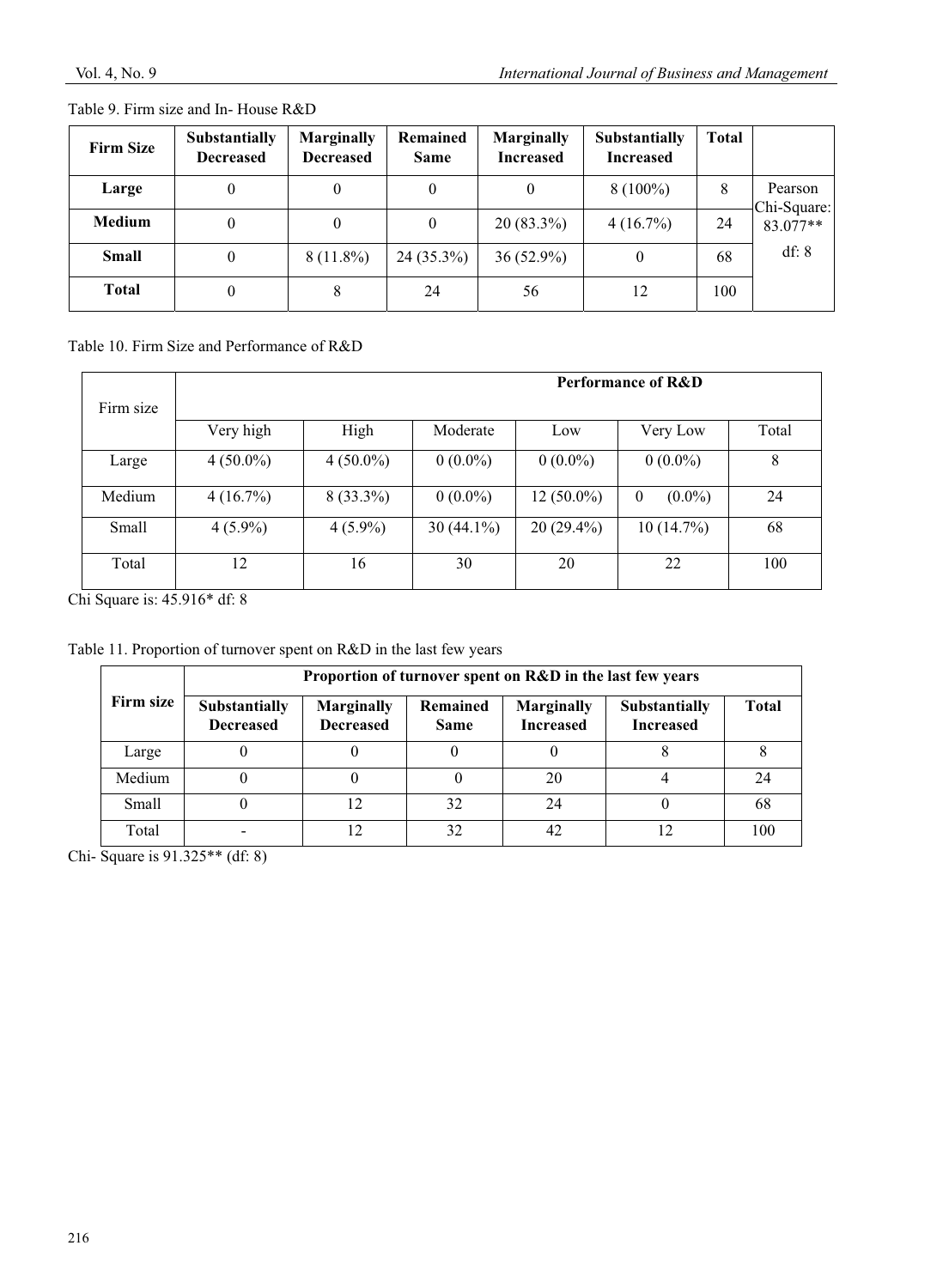# Table 12. Impact of TRIPS on Indian Pharmaceutical Sector

| S<br>No | Factor Name                                  | Factors components                                                                                   | Eigen<br>Values | $%$ of<br>Var. | Item<br>loading | Mean | <b>SD</b> |
|---------|----------------------------------------------|------------------------------------------------------------------------------------------------------|-----------------|----------------|-----------------|------|-----------|
| 1       | TRIPS, R&D                                   | $\mathbf{i}$ .<br>R&D activities<br>In-house                                                         | 4.355           | 25.616         | .804            | 3.72 | 0.77      |
|         | and New<br>Opportunities                     | $\overline{ii}$ .<br>Proportion of turnover spend on<br>R&D in the last few years                    |                 |                | .663            | 2.16 | 1.49      |
|         |                                              | iii.<br>Cost of production as a result of<br>signing of TRIPS                                        |                 |                | .690            | 3.76 | 1.07      |
|         |                                              | Impact of TRIPS on various issues<br>V.<br>related to Indian pharmaceutical industry                 |                 |                | .777            | 2.36 | 1.20      |
|         |                                              | New Opportunities created due to<br>V.<br><b>TRIPS</b>                                               |                 |                | .779            | 2.64 | 1.52      |
|         |                                              | Mean of TRIPS, R& D and New Opportunities                                                            |                 |                |                 | 2.93 |           |
| 2       | Products under<br>DPCO and<br>Performance of | i.<br>Impact on the no. of products of the<br>firm covered under Drugs Price Control<br>Order (DPCO) | 2.561           | 15.067         | .891            | 3.36 | 0.84      |
|         | R&D                                          | ii.<br>Performance of R&D activities                                                                 |                 |                | .794            | 3.24 | 1.29      |
|         |                                              | Mean of Products under DPCO and Performance of R& D                                                  |                 |                |                 | 3.30 |           |
| 3       | Product<br>Category, Nature                  | li.<br>Impact on no. of products introduced<br>by the firm                                           | 2.085           | 12.263         | .926            | 4.20 | 1.02      |
|         | of order &<br>Threats                        | ii.<br>Bulk orders from big companies                                                                |                 |                | .550            | 1.88 | 0.87      |
|         |                                              | ¦ii.<br>Threats due to TRIPS in form of big<br>competitions from foreign companies                   |                 |                | .857            | 3.30 | 1.10      |
|         |                                              | Mean of Product Category & Nature of order                                                           |                 |                |                 | 3.12 |           |
| 4       | Changes in                                   | i.<br>Total technical persons Employed                                                               | 1.653           | 9.722          | .857            | 3.24 | 1.29      |
|         | Tech. and Tech<br>Personnel<br>Employed      | $\overline{ii}$ .<br>Shift to better technology due to<br><b>TRIPS</b>                               |                 |                | .618            | 3.96 | 0.87      |
|         |                                              | Mean of Changes in No of products and Tech.                                                          |                 |                |                 | 3.60 |           |
| 5       | Changes in Total                             | $\mathbf{i}$ .<br>Sales in last few years                                                            | 1.324           | 7.789          | .861            | 4.30 | 1.24      |
|         | Sales and<br>exports                         | ii.<br>Exports in few year                                                                           |                 |                | .582            | 3.96 | 0.19      |
|         |                                              | Mean of Changes in Total Sales and Exports                                                           |                 |                |                 | 4.13 |           |
| 6       | Preparedness for                             | <b>Status of Patents</b><br>i.                                                                       | 1.009           | 5.936          | .788            | 4.14 | 0.72      |
|         | <b>TRIPS</b>                                 | $\overline{ii}$ .<br>Face challenges posed by TRIPS                                                  |                 |                | .781            | 3.76 | 1.14      |
|         |                                              | Mean of Preparedness for TRIPS                                                                       |                 |                |                 | 3.95 |           |
|         |                                              | Cumulative Variance                                                                                  |                 | 76.394         |                 |      |           |
|         |                                              | Overall Mean of all Factors                                                                          |                 |                |                 | 3.37 |           |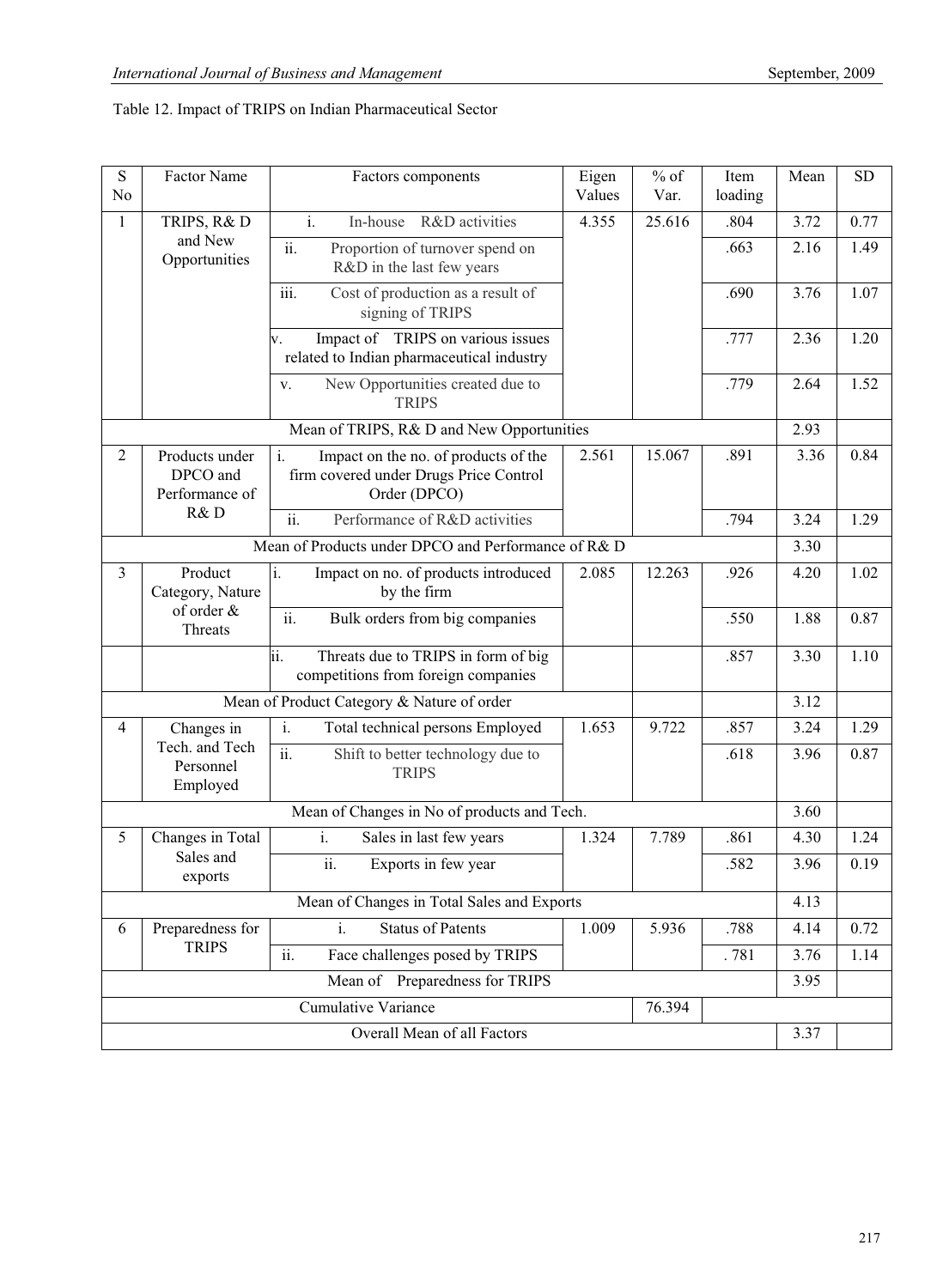|      | Ranbaxy | <b>CIPLA</b> | <b>DRL</b> | Lupin | Cadila | Wockhardt | Orchid | <b>Nicholas</b><br>Piramal | Sun  | Aurobindo |
|------|---------|--------------|------------|-------|--------|-----------|--------|----------------------------|------|-----------|
| 1995 | 11.4    | 11.1         | 18.0       | 13.2  | 6.2    | 16.9      | 12.3   | 12.0                       | 16.5 | 7.        |
| 1996 | 10.4    | 10.9         | 17.7       | 14.3  | 7.6    | 12.5      | 13.2   | 12.4                       | 15.9 | 7.2       |
| 1997 | 13.1    | 19.6         | 15.2       | 17.8  | 9.5    | 15.1      | 18.1   | 6.0                        | 16.6 | 8.1       |
| 1998 | 14,3    | 20.4         | 11.2       | 18.1  | 9.6    | 13.2      | 13.5   | 12.5                       | 16.7 | 9.1       |
| 1999 | 8.1     | 22           | 13.3       | 18.4  | 9.7    | 12.8      | 13.1   | 19.6                       | 16.9 | 11.4      |
| 2000 | 6.7     | 20.2         | 14         | 4.6   | 11.0   | 16.9      | 9.5    | 8.3                        | 17.4 | 14.3      |
| 2001 | 8.3     | 20.5         | 21.3       | 13.7  | 11.3   | 16.1      | 13.4   | 11.7                       | 21.7 | 11.4      |
| 2002 | 18.7    | 20.3         | 32.6       | 16.7  | 11.2   | 17.4      | 7.0    | 10.3                       | 23.4 | 9.9       |
| 2003 | 19      | 18.4         | 23.5       | 13.7  | 11.5   | 22.2      | 8.1    | 13.7                       | 27.8 | 13.8      |
| 2004 | 12.3    | 18.5         | 15.4       | 18.9  | 9.1    | 21.1      | 8.2    | 13.3                       | 18.4 | 14.5      |
| 2005 | 16.7    | 19.8         | 16.3       | 19.1  | 11.4   | 23.2      | 11.8   | 14.1                       | 19.9 | 15.5      |

Table 13. Profitability Ratios of Some Leading Pharmaceutical Firms

Source: Computed from Annual Reports

## Table 14. World Wide Patent Filing

| <b>World Wide Patent Filing</b> |         |              |     |       |                |                |          |                     |                |           |       |
|---------------------------------|---------|--------------|-----|-------|----------------|----------------|----------|---------------------|----------------|-----------|-------|
|                                 | Ranbaxy | <b>CIPLA</b> | DRL | Lupin | Cadila         | Wockhardt      | Orchid   | Nicholas<br>Piramal | Sun            | Aurobindo | Total |
| 1999                            | 14      | $\theta$     | 3   | 12    |                | $\overline{2}$ | $\theta$ | $\theta$            |                | $\theta$  | 33    |
| 2000                            | 31      | 5            | 5   | 9     | $\overline{2}$ | $\theta$       |          | $\theta$            | $\theta$       | $\theta$  | 53    |
| 2001                            | 53      | 15           | 5   | 8     | 3              | 3              |          |                     | $\overline{c}$ | $\theta$  | 91    |
| 2002                            | 69      | 12           | 25  | 8     | 9              | 14             | 7        | 7                   | $\theta$       | 5         | 156   |
| 2003                            | 127     | 21           | 69  | 12    | 14             | 14             | 31       | 4                   | $\overline{2}$ | 6         | 300   |
| 2004                            | 208     | 38           | 77  | 25    | 19             | 18             | 48       | 8                   | 8              | 9         | 458   |
| 2005                            | 259     | 56           | 49  | 32    | 29             | 25             | 25       | 11                  | 4              | 2         | 492   |

Source: EPO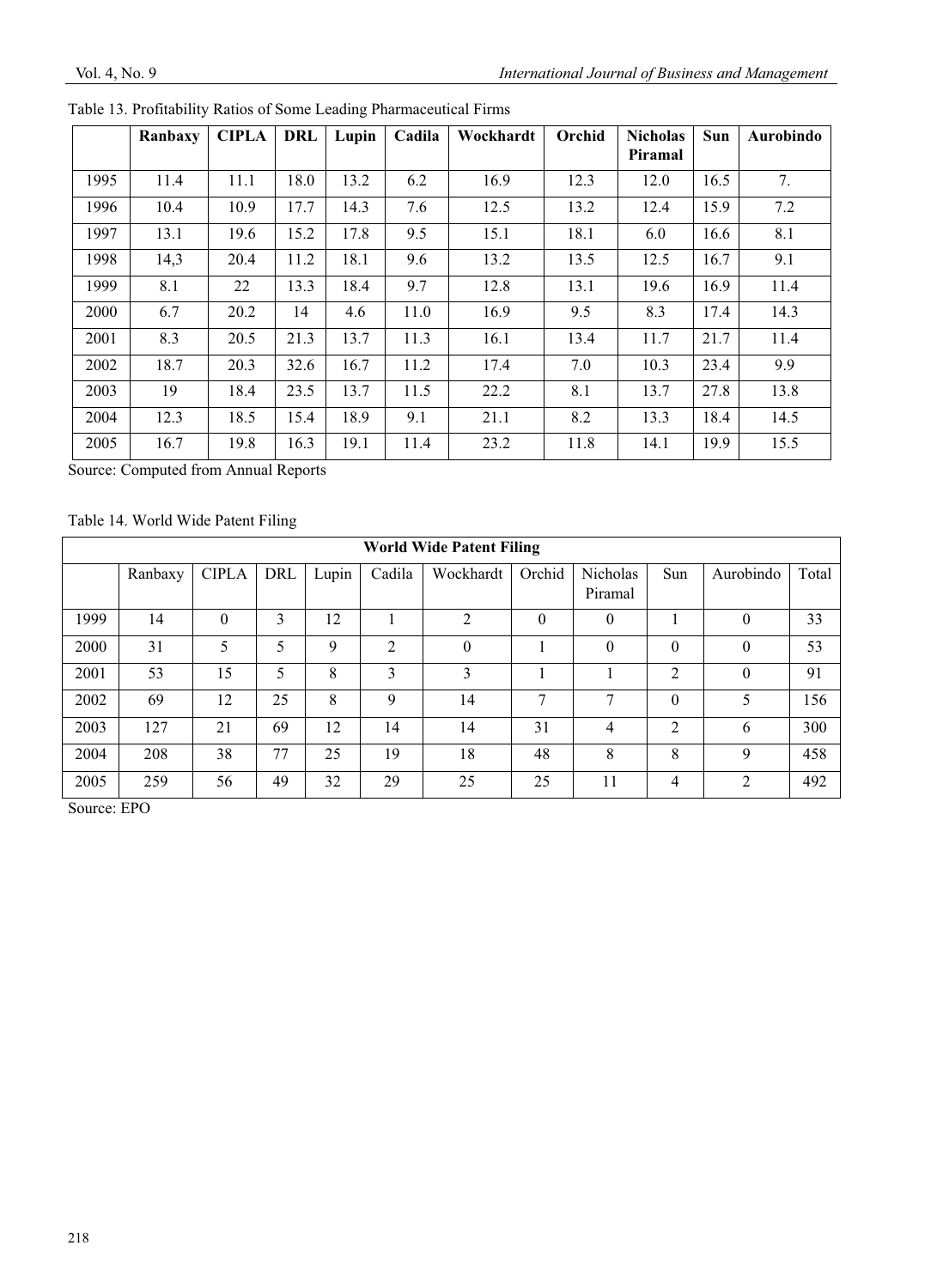| $S$ No          | Year                        | <b>Exports</b> | <b>R&amp;D</b> Expenses |
|-----------------|-----------------------------|----------------|-------------------------|
| $\mathbf{1}$    | 1981-82                     | 122            | 29.3                    |
| $\overline{2}$  | 1982-83                     | 112.2          | 32.2                    |
| $\overline{3}$  | 1983-84                     | 155.2          | 40                      |
| $\overline{4}$  | 1984-85                     | 234.2          | 42.6                    |
| 5               | 1985-86                     | 157.9          | 48                      |
| 6               | 1986-87                     | 161.3          | $\overline{50}$         |
| $\overline{7}$  | 1987-88                     | 326.1          | 51                      |
| $8\,$           | 1988-89                     | 473.7          | 54                      |
| $\overline{9}$  | 1989-90                     | 849.6          | 56                      |
| 10              | $1990 - 91$                 | 1014.1         | 60                      |
| 11              | $1991 - 92$                 | 1550.1         | 80                      |
| 12              | 1992-93                     | 1533           | 95                      |
| 13              | 1993-94                     | 2009.7         | 125                     |
| 14              | 1994-95                     | 2512.3         | 140                     |
| 15              | 1995-96                     | 3408.7         | 160                     |
| 16              | 1996-97                     | 4341.8         | 185                     |
| $\overline{17}$ | 1997-98                     | 5419.3         | 220                     |
| $18\,$          | 1998-99                     | 6256.7         | 260                     |
| 19              | 1999-00                     | 6631.45        | 320                     |
| 20              | 2000-01                     | 8757.47        | 370                     |
| 21              | 2001-02                     | 9751.2         | 435                     |
| 22              | 2002-03                     | 12826.1        | 672                     |
| 23              | 2003-04                     | 15213.24       | 1054                    |
| 24              | 2004-05                     | 17857.8        | 1124                    |
| 25              | 2005-06                     | 22578.98       | 1235                    |
| 26              | 2006-07                     | 24942          | 1430                    |
|                 | <b>Growth Rate</b>          | 9.02           | 6.05                    |
|                 | <b>Period I Pre TRIPS</b>   | 4.90           | 3.88                    |
|                 | <b>Period II Post TRIPS</b> | 5.03           | 5.07                    |

Table 15. Exports and R&D Expenses (Rs crores)

Source: Indiastat.com